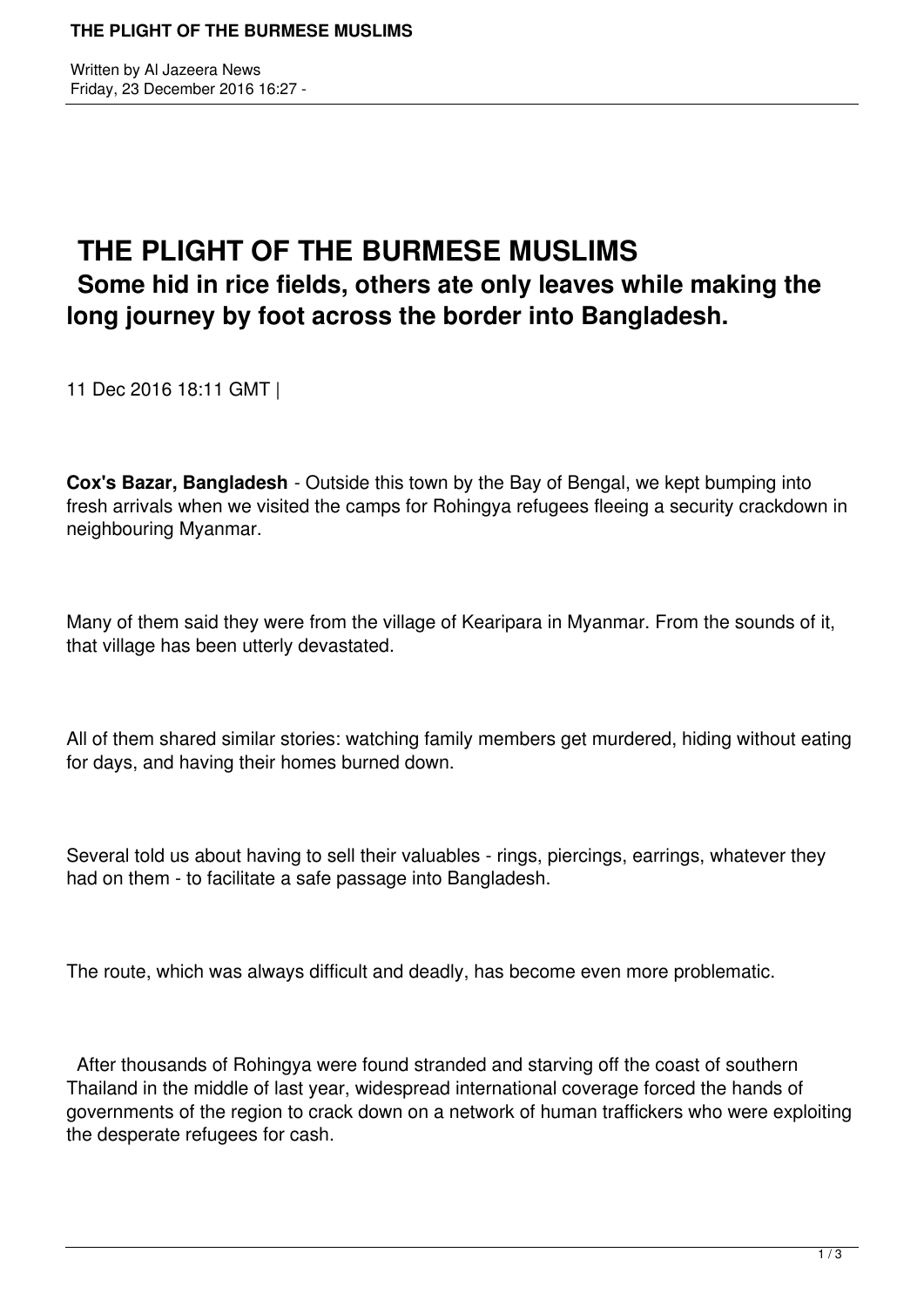## **THE PLIGHT OF THE BURMESE MUSLIMS**

Written by Al Jazeera News Friday, 23 December 2016 16:27 -

But those very traffickers were also paradoxically the Muslim Rohingya's only hope to make it out of predominantly Buddhist Myanmar and get on the circuitous trek that would take them through Bangladesh and Thailand into the relatively safe haven of Malaysia.

Now, just getting across the border to Bangladesh is a tough proposition for the Rohingya.

The refugees we met described hiding in rice fields for days. Some didn't eat. Others ate only leaves they found in the forests on the hills surrounding the border.

They advanced a few minutes at a time, taking care to stop and check every few hundred metres to make sure the Myanmar army or border guards weren't lying in wait - making a long journey by foot even longer.

Arriving in Bangladesh didn't mean the ordeal was over. If they were caught by the authorities, some would be allowed through by the border guards, others would be turned back.

Every few hundred metres there were checkpoints manned by armed patrols. Next to each of them would be one or two Rohingya families who'd been caught.

Would the soldiers show clemency? Or would they be returned to the heart of the violence they were fleeing? They sat by the side of the road, unsure of their fate.

Tens of thousands have managed to get into Bangladesh. Many of them are in the unofficial Rohingya refugee camps near the tourist town of Cox's Bazar.

Their hosts are refugees themselves with little to offer in terms of food or shelter.

But the community was pulling together to do what they could, faced with the suffering of their